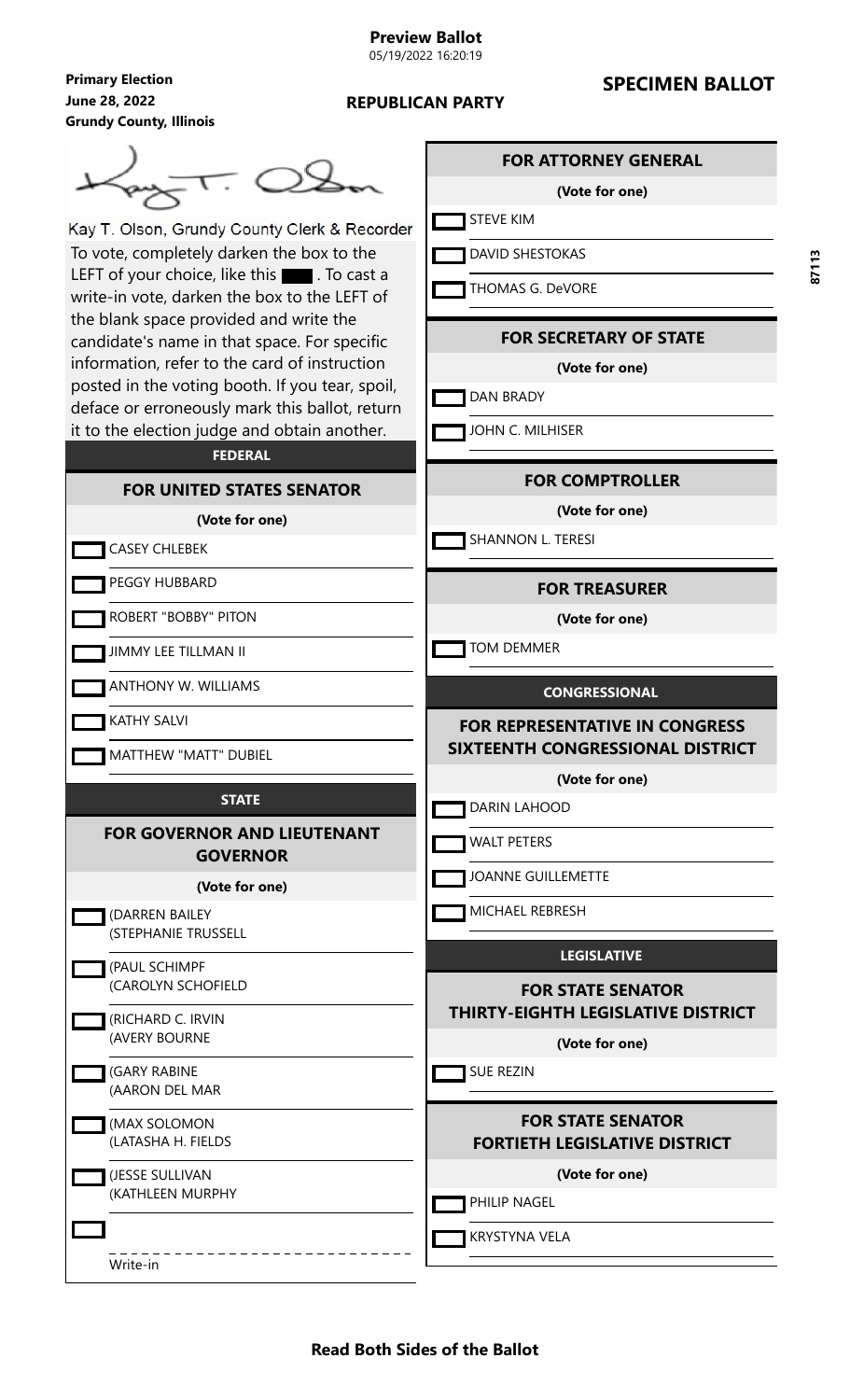# **Preview Ballot**

05/19/2022 16:20:19

**June 28, 2022 Primary Election Grundy County, Illinois**

#### **REPUBLICAN PARTY**

# **SPECIMEN BALLOT**

| <b>FOR STATE SENATOR</b>                                                  | <b>EDUCATIONAL SERVICE REGION</b>                             |
|---------------------------------------------------------------------------|---------------------------------------------------------------|
| <b>FIFTY THIRD LEGISLATIVE DISTRICT</b><br>(Vote for one)                 | <b>FOR REGIONAL SUPERINTENDENT OF</b><br><b>SCHOOLS</b>       |
| <b>JASON BARICKMAN</b>                                                    | (GRUNDY AND KENDALL COUNTIES)                                 |
|                                                                           | (Vote for one)                                                |
| <b>REPRESENTATIVE</b>                                                     | <b>KRISTEN KOPPERS</b>                                        |
| <b>FOR REPRESENTATIVE IN THE GENERAL</b><br><b>ASSEMBLY</b>               | <b>CHRIS MEHOCHKO</b>                                         |
| <b>SEVENTY-FIFTH REPRESENTATIVE</b><br><b>DISTRICT</b>                    | <b>FOR REGIONAL SUPERINTENDENT OF</b><br><b>SCHOOLS</b>       |
| (Vote for one)                                                            | (IROQUOIS AND KANKAKEE COUNTIES)                              |
| <b>JED DAVIS</b>                                                          | (Vote for one)                                                |
| DAVID ALLEN WELTER                                                        | <b>FRANK PETKUNAS</b>                                         |
| <b>FOR REPRESENTATIVE IN THE GENERAL</b>                                  | <b>COUNTY BOARD</b>                                           |
| <b>ASSEMBLY</b><br><b>SEVENTY-NINTH REPRESENTATIVE</b><br><b>DISTRICT</b> | <b>FOR MEMBERS OF THE COUNTY BOARD</b><br><b>DISTRICT ONE</b> |
| (Vote for one)                                                            | (Vote for not more than six)                                  |
| <b>JACKIE HAAS</b>                                                        | <b>JERALD WHITE</b>                                           |
|                                                                           | CHRISTINA JENKINS-LIKAR                                       |
| <b>FOR REPRESENTATIVE IN THE GENERAL</b>                                  | NATHANAEL GREENE                                              |
| <b>ASSEMBLY</b><br><b>ONE HUNDRED AND SIXTH</b>                           | <b>DAN CHESHARECK</b>                                         |
| <b>REPRESENTATIVE DISTRICT</b>                                            | DREW MUFFLER                                                  |
| (Vote for one)<br>THOMAS M. BENNETT                                       | DOUGLAS FERRO                                                 |
| <b>COUNTY</b>                                                             | <b>FOR MEMBERS OF THE COUNTY BOARD</b><br><b>DISTRICT TWO</b> |
| <b>FOR COUNTY CLERK</b>                                                   | (Vote for not more than six)                                  |
| (Vote for one)                                                            | DEBRA (DEB) WARNING                                           |
| No Candidate                                                              | <b>JOSHUA S. HARRIS</b>                                       |
| <b>FOR COUNTY TREASURER</b>                                               | <b>CHRIS BALKEMA</b>                                          |
| (Vote for one)                                                            | DEBRA JO KINSELLA                                             |
| <b>TODD KOEHN</b>                                                         | <b>GREG RIDENOUR</b>                                          |
| <b>FOR COUNTY SHERIFF</b>                                                 | ERIC RASMUSSON                                                |
| (Vote for one)                                                            |                                                               |
| <b>KEN BRILEY</b>                                                         |                                                               |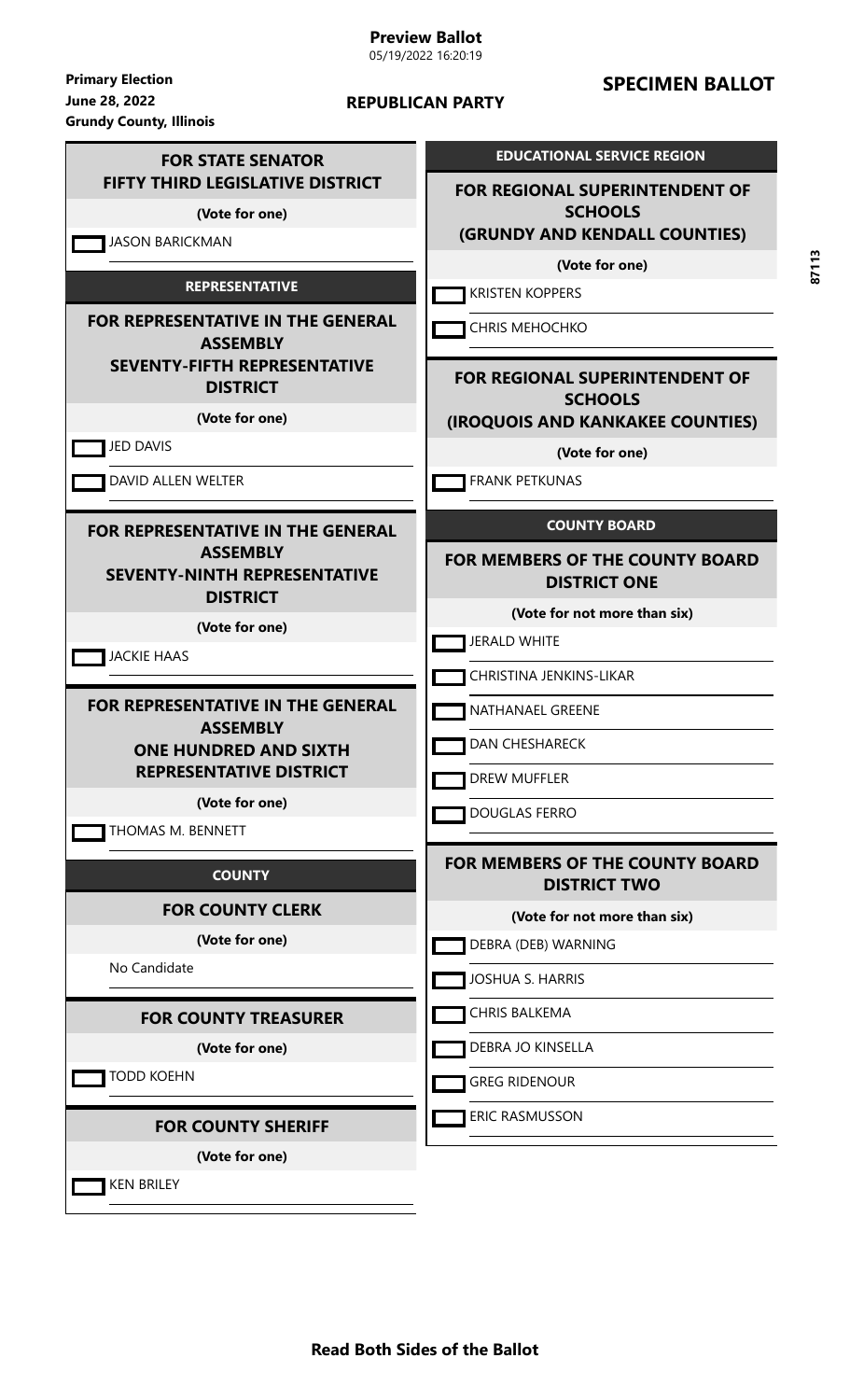#### **June 28, 2022 Primary Election Grundy County, Illinois**

#### **REPUBLICAN PARTY**

# **SPECIMEN BALLOT**

#### **FOR MEMBERS OF THE COUNTY BOARD DISTRICT THREE (Vote for not more than six) CALEB COUNTERMAN** JAMES K. RILEY GEORGETTE VOTA HAROLD VOTA DOUGLAS M. BORESI **JUDICIAL JUDGE OF SUPREME COURT 3RD JUDICIAL DISTRICT (To fill the vacancy of the Hon. Thomas L. Kilbride) (Vote for one) MICHAEL J. BURKE JUDGE OF APPELLATE COURT 3RD JUDICIAL DISTRICT (To fill the vacancy of the Hon. Vicki Wright) (Vote for one)** LIAM CHRISTOPHER BRENNAN **JUDGE OF CIRCUIT COURT 13TH CIRCUIT (To fill the vacancy of the Hon. Eugene P. Daugherity) (Vote for one)** JASON HELLAND **PRECINCT COMMITTEEPERSON FOR PRECINCT COMMITTEEPERSON AUX SABLE 01 (Vote for one)** JOHN R. JUN **FOR PRECINCT COMMITTEEPERSON AUX SABLE 02 (Vote for one)** No Candidate **FOR PRECINCT COMMITTEEPERSON AUX SABLE 03 (Vote for one)** No Candidate **FOR PRECINCT COMMITTEEPERSON AUX SABLE 04 (Vote for one) KEN BRILEY FOR PRECINCT COMMITTEEPERSON AUX SABLE 05 (Vote for one) DEBRA (DEB) WARNING FOR PRECINCT COMMITTEEPERSON AUX SABLE 06 (Vote for one) CHRIS BALKEMA FOR PRECINCT COMMITTEEPERSON AUX SABLE 07 (Vote for one)** JOSHUA S. HARRIS **FOR PRECINCT COMMITTEEPERSON BRACEVILLE 01 (Vote for one)** No Candidate **FOR PRECINCT COMMITTEEPERSON BRACEVILLE 02 (Vote for one)** No Candidate **FOR PRECINCT COMMITTEEPERSON BRACEVILLE 03 (Vote for one)** No Candidate **FOR PRECINCT COMMITTEEPERSON BRACEVILLE 04 (Vote for one)**

**87113**

No Candidate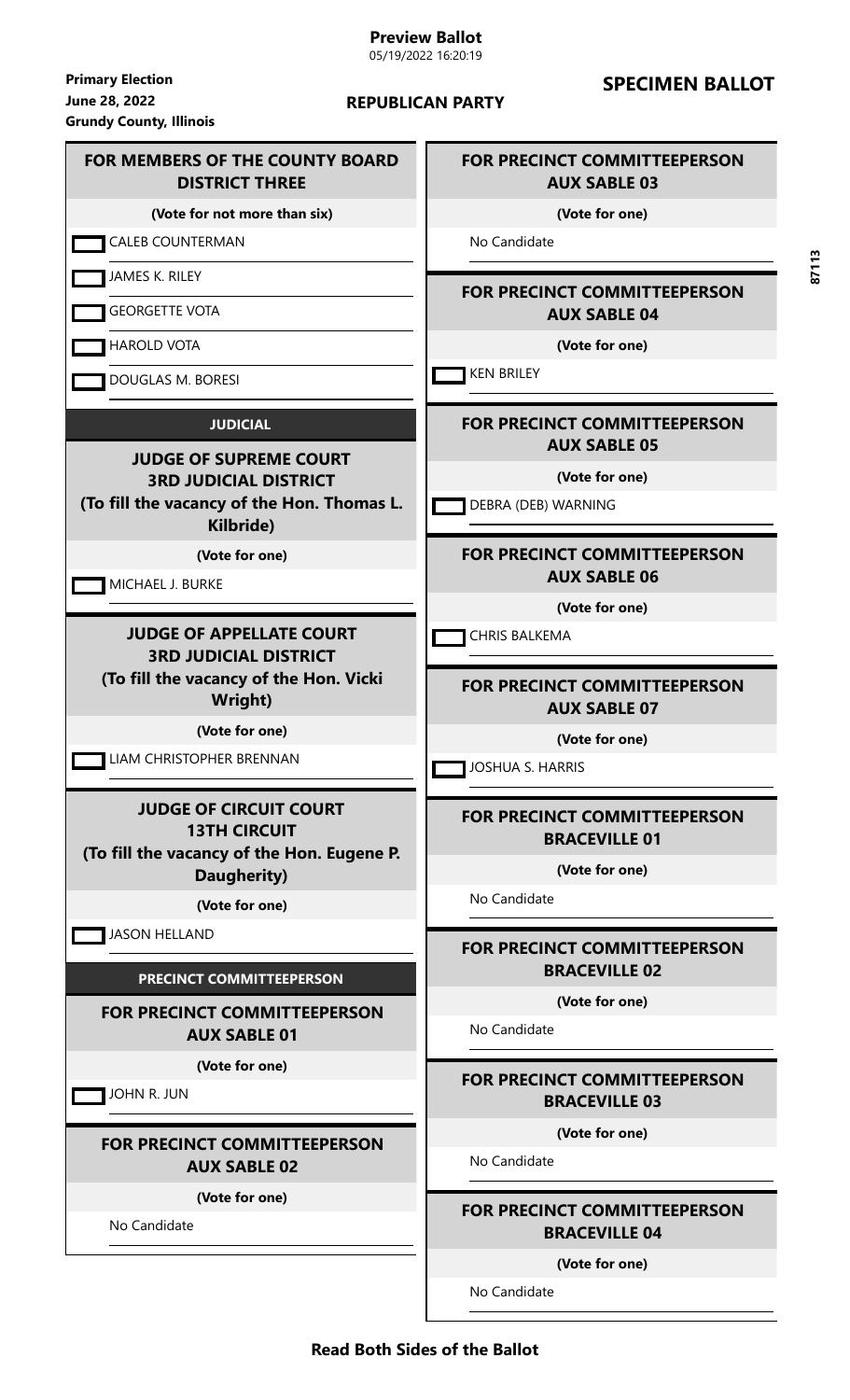**June 28, 2022 Primary Election Grundy County, Illinois**

#### **REPUBLICAN PARTY**

# **SPECIMEN BALLOT**

#### **FOR PRECINCT COMMITTEEPERSON ERIENNA 01**

**(Vote for one)**

AREN HANSEN

#### **FOR PRECINCT COMMITTEEPERSON ERIENNA 02**

**(Vote for one)**

**PAUL CLAMPITT** 

#### **FOR PRECINCT COMMITTEEPERSON FELIX 01**

**(Vote for one)**

No Candidate

#### **FOR PRECINCT COMMITTEEPERSON FELIX 02**

**(Vote for one)**

No Candidate

#### **FOR PRECINCT COMMITTEEPERSON FELIX 03**

**(Vote for one)**

No Candidate

#### **FOR PRECINCT COMMITTEEPERSON FELIX 04**

**(Vote for one)**

No Candidate

# **FOR PRECINCT COMMITTEEPERSON GARFIELD 01**

**(Vote for one)**

JAMES K. RILEY

#### **FOR PRECINCT COMMITTEEPERSON GOODFARM 01**

**(Vote for one)**

No Candidate

## **FOR PRECINCT COMMITTEEPERSON GOOSE LAKE 01**

**(Vote for one)**

No Candidate

# **FOR PRECINCT COMMITTEEPERSON GOOSE LAKE 02**

**(Vote for one)**

DENA FASANO

**RICK ONSEN** 

## **FOR PRECINCT COMMITTEEPERSON GREENFIELD 01**

**(Vote for one)**

No Candidate

# **FOR PRECINCT COMMITTEEPERSON HIGHLAND 01**

**(Vote for one)**

No Candidate

# **FOR PRECINCT COMMITTEEPERSON MAINE 01**

**(Vote for one)**

**BRIAN RUSSELL** 

# **FOR PRECINCT COMMITTEEPERSON MAZON 01**

**(Vote for one)**

VICTOR V. ELIAS, JR

# **FOR PRECINCT COMMITTEEPERSON MORRIS 01**

**(Vote for one)**

No Candidate

**FOR PRECINCT COMMITTEEPERSON MORRIS 02**

**(Vote for one)**

**LISA A. BARKLEY** 

# **FOR PRECINCT COMMITTEEPERSON MORRIS 03**

**(Vote for one)**

No Candidate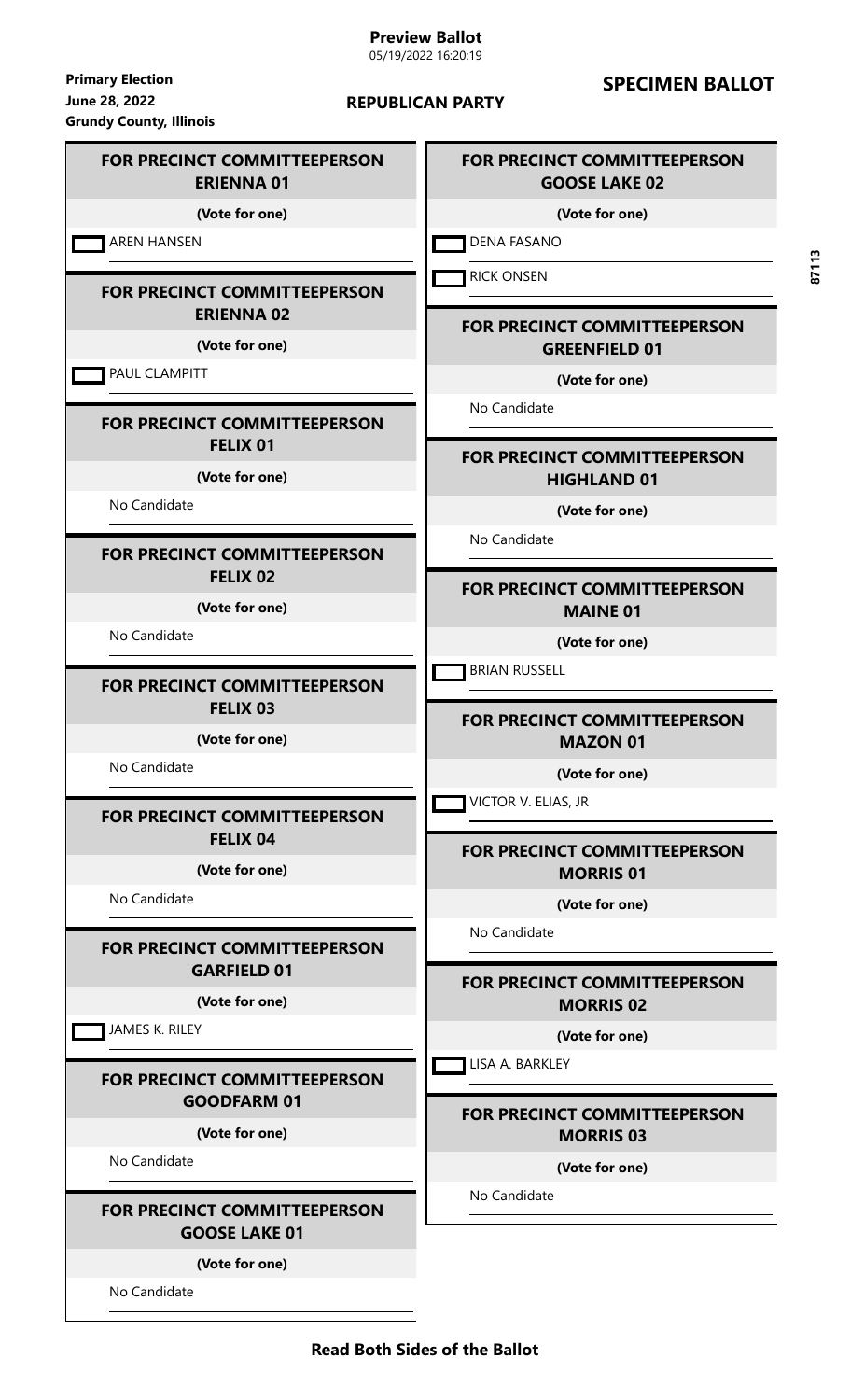05/19/2022 16:20:19

**June 28, 2022 Primary Election Grundy County, Illinois**

#### **REPUBLICAN PARTY**

# **SPECIMEN BALLOT**

## **FOR PRECINCT COMMITTEEPERSON SARATOGA 05**

**(Vote for one)**

**ERIC WERDEN** 

# **FOR PRECINCT COMMITTEEPERSON VIENNA 01**

**(Vote for one)**

**BRUCE LIMBACH** 

# **FOR PRECINCT COMMITTEEPERSON WAUPONSEE 01**

**(Vote for one)**

No Candidate

# **FOR PRECINCT COMMITTEEPERSON WAUPONSEE 02**

**(Vote for one)**

DAVID SPARKS

JOHN D. PEACOCK

#### **PROPOSITION BRACEVILLE FIRE PROTECTION DISTRICT**

**BRACEVILLE FIRE PROTECTION DISTRICT**

Shall the Residents of the Braceville Fire Protection District approve a 5% increase in the Corporate (Fire) line item on the annual Tax Levy. The current rate is 30%. The rate would increase to 35%. The average property owner would see an increase of less than \$50 dollars on their tax bill if the increase is approved. The additional revenue is needed to replace outdated equipment, cover increasing payroll and insurance costs, and cover Starcom/dispatch system fees.

**T**YES

**T**NO

**MORRIS 04 (Vote for one)**

**DREW MUFFLER** 

## **FOR PRECINCT COMMITTEEPERSON MORRIS 05**

**FOR PRECINCT COMMITTEEPERSON**

**(Vote for one)**

No Candidate

# **FOR PRECINCT COMMITTEEPERSON NETTLE CREEK 01**

**(Vote for one)**

No Candidate

#### **FOR PRECINCT COMMITTEEPERSON NORMAN 01**

**(Vote for one)**

MARTIN STEEP

## **FOR PRECINCT COMMITTEEPERSON SARATOGA 01**

**(Vote for one)**

No Candidate

# **FOR PRECINCT COMMITTEEPERSON SARATOGA 02**

**(Vote for one)**

**MATTHEW MEIER** 

# **FOR PRECINCT COMMITTEEPERSON SARATOGA 03**

**(Vote for one)**

JAMES "JIM" BLACK

MICHAEL A. MATTINGLY

# **FOR PRECINCT COMMITTEEPERSON SARATOGA 04**

**(Vote for one)**

**DAVID ALLEN WELTER** 

**Read Both Sides of the Ballot**

**87113**